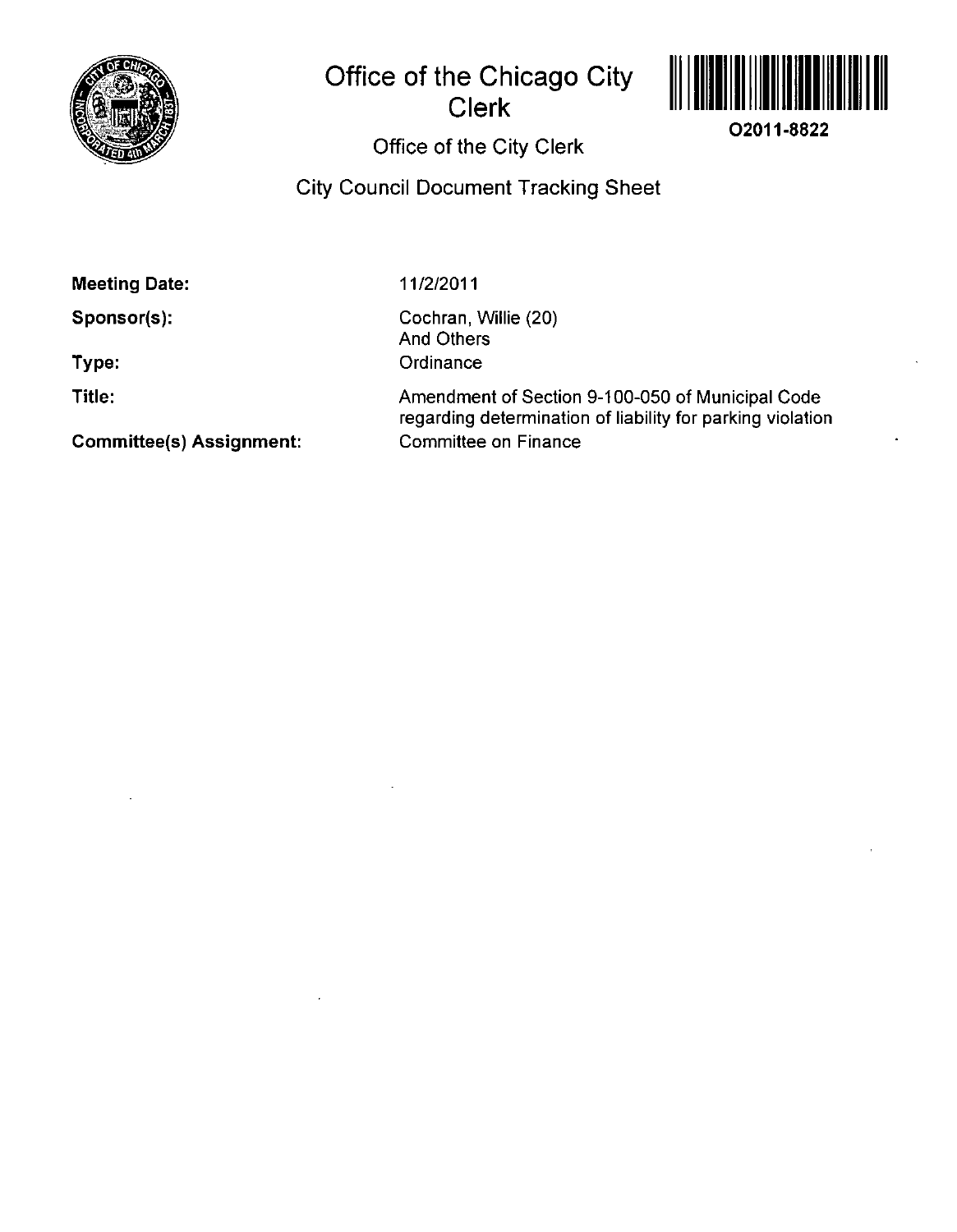## **ORDINANC E**

BE IT ORDAINED BY THE CITY OF CHICAGO CITY COUNCIL:

**SECTION 1.** Chapter 9-100-050(a) of the Municipal Code of the City of Chicago is hereby amended by striking out certain language and adding new language underlined, boldfaced and italicized as follows:

9-100-050 Determination of liability.

*(a) A person on whom a parking or compliance violation notice has been*  served pursuant to Section 9-100-030<sub>z</sub> or Section 9-102-030 or Section-9-*103 030\* shall within seven days from the date of the notice: (1) pay the indicated fine; or, in the manner indicated on the notice, either (2) submit the materials set forth in Section 9-100-070 to obtain an adjudication by mail; or (3) request an administrative hearing as set forth in Section 9-100- 080 to contest the charged violation. A response by mail shall be deemed timely if postmarked within seven days of the issuance of the notice of violation. If the fine is paid either in person or by electronic means within the aforementioned seven-day period^ the indicated fine shall be reduced bv 50%.* 

 $*$  Editor's note - Repealed by Coun. J. 12-7-05, p. 64870,  $§$  1.4.

amsabolcer !! WILLIE B. COCHRAN Alderman –  $20^{\text{th}}$  Ward middas awell, Whe 38th

SECTION 2. This ordinance shall be in full force and effect 30 days from its passage and publication.